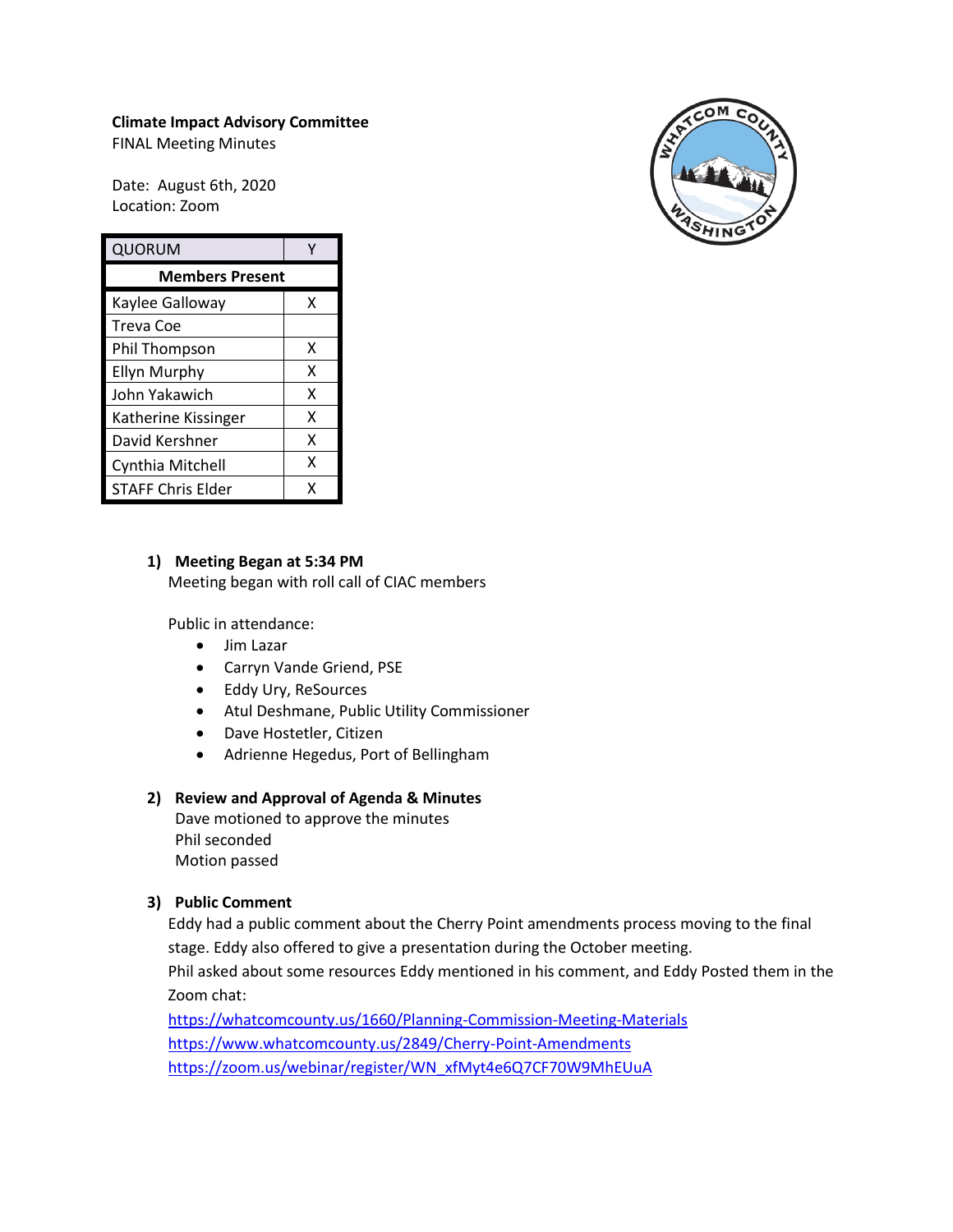#### **4) Pathway to Public Power Presentation**

By: Jim Lazar **Slide 3:** Four alternative utility options for Whatcom County.

**Slide 4:** WA has 54 electric utilities throughout the state. Three utilities are privately owned: PSE, PacifiCorp, and Avista Energy. Public utilities serve more than half of the power and private utilities serve more than half the people. PUD's sell more power because they serve a lot of forest product and food processing companies (as well as "cloud server farms" for large tech companies in eastern WA).

**Slides 5&6:** Public Utilities are cleaner and cheaper because most of their power comes from BPA which is mostly hydroelectric. PUD rates tend to be 10-15% cheaper than PSE, which is the most expensive.

**Slide 7:** Delivery costs for public and private power companies is roughly the same ~\$0.05/kWh. PSE's average cost of power is around 6 cents/kWh, while PUD's is ~4 cents/kWh from BPA. PUD's also buy power from other sources that can be in their fuel mix, but usually get about 90% of their power from BPA.

**Slide 8 comparing fuel mixes of PSE vs BPA:** Sometimes in the spring there is excess hydro for sale. The pie wedges for system and non-firm contracts don't say fossil fuel, but they mainly are. The bottom line in this comparison of fuel mixes; however, is that PSE emission factor for 2017 is 1,074 CO2 lbs/MWh versus BPA emission factor of 43 CO2e.

**Slide 9:** PSE has a large gap to fill in response to rising need in the coming years. Top line is the total expected load and how PSE plans to fill that power need. Going out beyond 2035, PSE source of power is unspecified for about 2/3's of its projected need. If they don't acquire additional generating, then the needs will have to come from market purchases. The mix will change from market purchases being primarily fossil, but we don't know how much. PSE can seek waivers in they are able to make the case that they need fossil fuels in order to maintain reliability. As of right now they have not stated how their gap will be filled because they have not made those arrangements.

Jim said for reliability purposes a locally controlled utility that has the ability to secure a power supply that is not as dependent on market purchases would be better. The county may want to consider a utility that has a more certain power supply.

**Slide 10:** PSE produced 15x more carbon on a per customer basis than the BPA fullrequirements utilities.

**Slide 11:** PSE has franchise contracts with cities and counties that allow PSE to have wires over/under roads, etc. These franchise contracts do expire and gov't entities can use these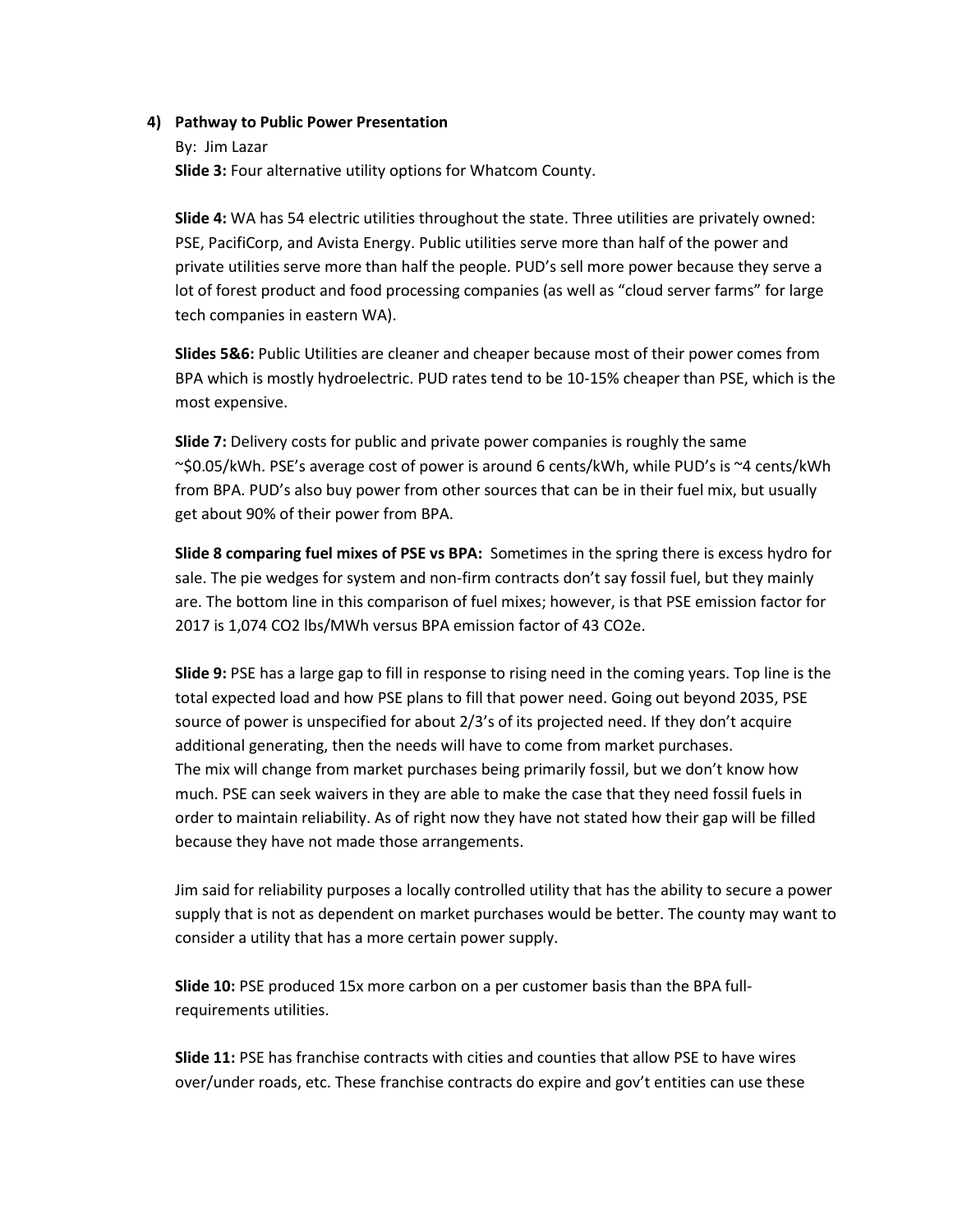contracts to influence PSE to make changes – underground lines for more reliability, or a different energy mix, etc..

**Slide 12:** Municipalization could be an important option to consider. MUD's have the best lowcost programs for low income customers. MUD's are also able to integrate their energy plans and commonly have the best community service. PUD's cannot provide natural gas service but MUD's can provide both electricity and natural gas services. The financial advantages of public utilities is significant – no Federal income tax, non-profit status, tax-exempt bonds after ~10 yrs. Cities can spread their overhead costs using city attorney, public works staff, etc. Disadvantage is that there is fewer economies of scale  $-$  e.g., Bellingham is much smaller than PSE as a whole. Also MUDs have slightly higher employee costs due to benefits like pensions, healthcare, etc.

**Slide 13:** Forming a municipal utility: requires city council vote and public vote to authorize service. There needs to be an appraisal of the system, then an offer to buy the system. You can secure property through Eminent Domain Action, which usually means going to court or litigation. This is a difficult multiyear strategy.

**Slide 14:** Ellensburg is a Municipal gas and electric utility. It's a college town and smaller than Bellingham. They would be good to reach out to for those considering public power for Bellingham.

**Slide 15:** Cooperatives: can provide electric service in any area. Board elected by customers. Orcas power and light is a cooperative. These are not public agencies. They set their own rates, not subject to state utility commission, not subject to public meetings law, etc.

**Slide 16:** Forming a Co-op: no vote from city council or public. Form a non-profit, solicit customers, build distribution system or use existing system, acquire power from BPA. PSE is required to provide transmission service. Co-op's don't have power of eminent domain.

**Slide 18:** PUD can be activated to serve a broader area. Most plausible course for Whatcom County because we have PUD #1 that already is an electricity provider and rural areas are costly for private companies like PSE to service (lots of lines, fewer paying customers). Does not require a vote of the public to make this change.

**Slide 19:** Jim gave some resources that people can check out for additional information of public utility districts, cooperatives, and municipals:

- PUD's: **Washington PUD Association**
- Co-op's: **National Rural Electric Cooperatives Association**
- Municipals: **American Public Power Association**

### **Q&A Session:**

**Phil:** Does BPA have excess hydro capacity?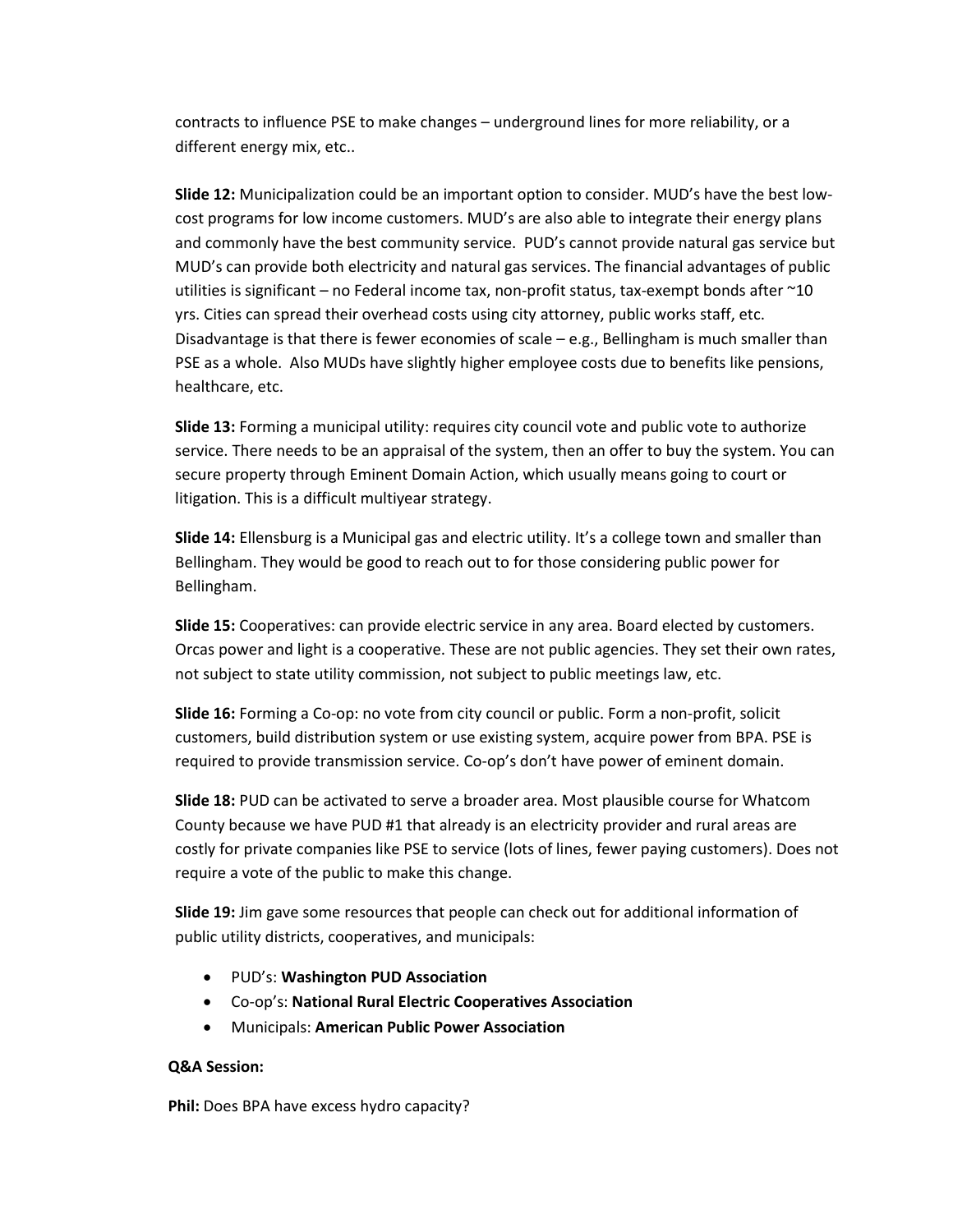**Jim:** BPA has a finite amount of hydro, but not fully subscribed. BPA has about 250MW in reserve for new public utilities. New utilities are treated just like existing utilities in that they get the same piece of the pie for energy mix. So as new public utilities form, the amount of hydro goes down equally.

Remember that utilities in WA have to get at least 9% of their power from renewables and the hydro power from BPA doesn't qualify. So, the demand for hydro by public utilities is going down as they try to get at least 9% of their power from qualified renewable sources. Simple answer is that BPA has enough hydro and nuclear to serve new public utilities.

**Phil:** Does the UTC do any refereeing on service territories when a new PUD forms?

**Jim:** There are no state assigned utility service territories in WA. Nothing stopping private citizens from forming a coop as an example to sell power in competition with an established utility. WA allows more competition in utilities than many states.

**Jim – more on process:** A Jury through eminent domain action ultimately decides on the purchase amount somewhere between the private utilities estimate vs the public estimate. Settlements usually occurs before the end of jury trial and ends up with a price 1.4 t o 1.7 of the "book price" e.g. the accounting price. So, Jefferson County paid about twice as much by not going through the eminent domain route or 3 times the estimate value, which is why their cost of power is currently higher than PSE's. Jefferson county is an expensive rural county and PSE did not serve gas there, so PSE was probably fine with selling this part of their business. Whatcom county is similar to Jefferson County in this respect. Expensive rural lines with few customers.

**Cynthia** referred to the big gap PSE has to fill on Slide 9. She asked "Would it be cheaper for municipal to buy out PSE now before they load up with more expensive resources like natural gas?"

**Jim:** Market prices can fluctuate widely. Both natural gas and relying on market prices can be very expensive. PSE appears to be taking this chance. From a financial standpoint, partnering with a power company that owns its own resources is much more attractive than a power company that would rely on the market prices. BPA owns their resources, so will be the cheaper option in the long run.

Jim cannot rule out the possibility that wind and solar become so cheap in the future that PSE can buy these resources on the open market and be very competitive with BPA. Jim doesn't know any serious analysist that thinks this will happen.

**Jim** also doesn't think that PSE can use the CETA off ramp to argue reliability. Wind and solar plus storage are very competitive price wise and reliable. Thinks it will be hard for a utility to argue a price-driven case for getting a waiver from UTC on the renewable requirements under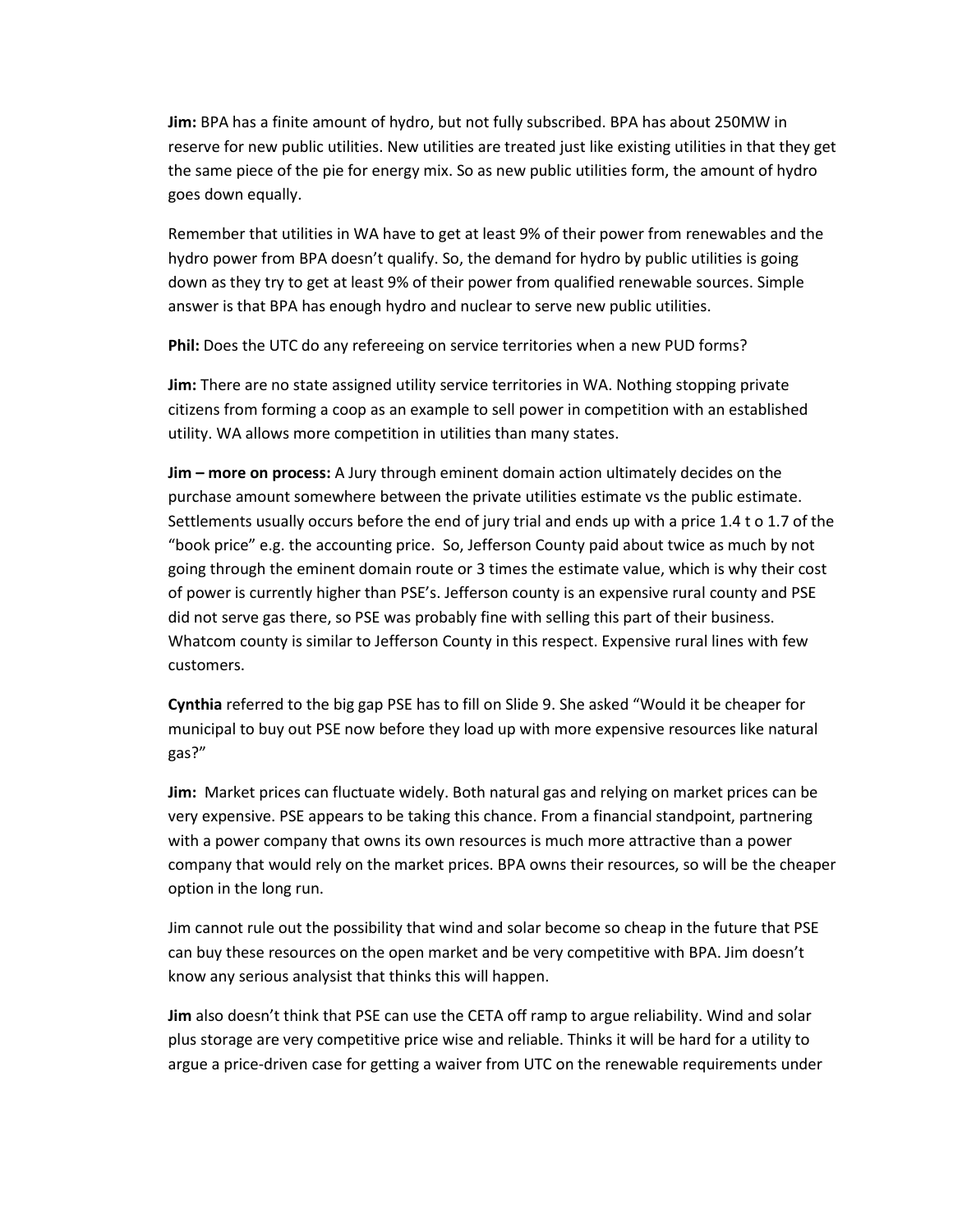CETA. Ultimately depends who the governor is and the composition of the commissioners the governor appoints.

**Dave:** Regarding Orcas Power and Light – did they have to purchase distribution or did they develop that?

**Jim:** OPL is a very unusual system in that they have underwater cables that deliver electricity to the various islands. Customers are largely seasonal. On average, the power costs are very similar to PSE, but OPL is also a much more expensive system to run than any other utility in the state. OPL's power supply costs are much lower than PSE, but their delivery costs are high. Jim doesn't know if there has ever been a private utility operating in the San Juan Island – not familiar with the history.

Jim provided his contact info for anyone to reach him with follow up questions. [Jim@jimlazar.com;](mailto:Jim@jimlazar.com) 360 -786-1822

### **5) Discussion of Committee Membership Vacancies**

Ellyn said she would send a note to the County Council explaining the areas of expertise needed for CIAC and ask that they consider keeping the application period open in September so they will have a good number of qualified applicants.

Phil said he has been reaching out to faculty members from WWU

### **6) Work Group Updates**

**Transportation:** Phil said they have been making progress on their list of actions/ measures that have been taken by counties and cities across the county. Organizing them by how they fit into the strategies. Atul has been invited to the transportation meetings. Phil said they would probably not be ready to present next month

**Natural Resources:** Chris has been refining the list of strategies and actions.

**Renewable Energy and Buildings:** Cynthia said no additional update to what she presented in July.

**Communication & Community Engagement:** Ellyn mentioned more about the communication outreach and videos. An email was sent out before the meeting showing a couple short, entertaining, educational videos that CIAC may be able to use.

Ellyn also mentioned that an outline has been started for the Climate Action Plan. Dave offered a goal of having the intro to the plan done by the next meeting.